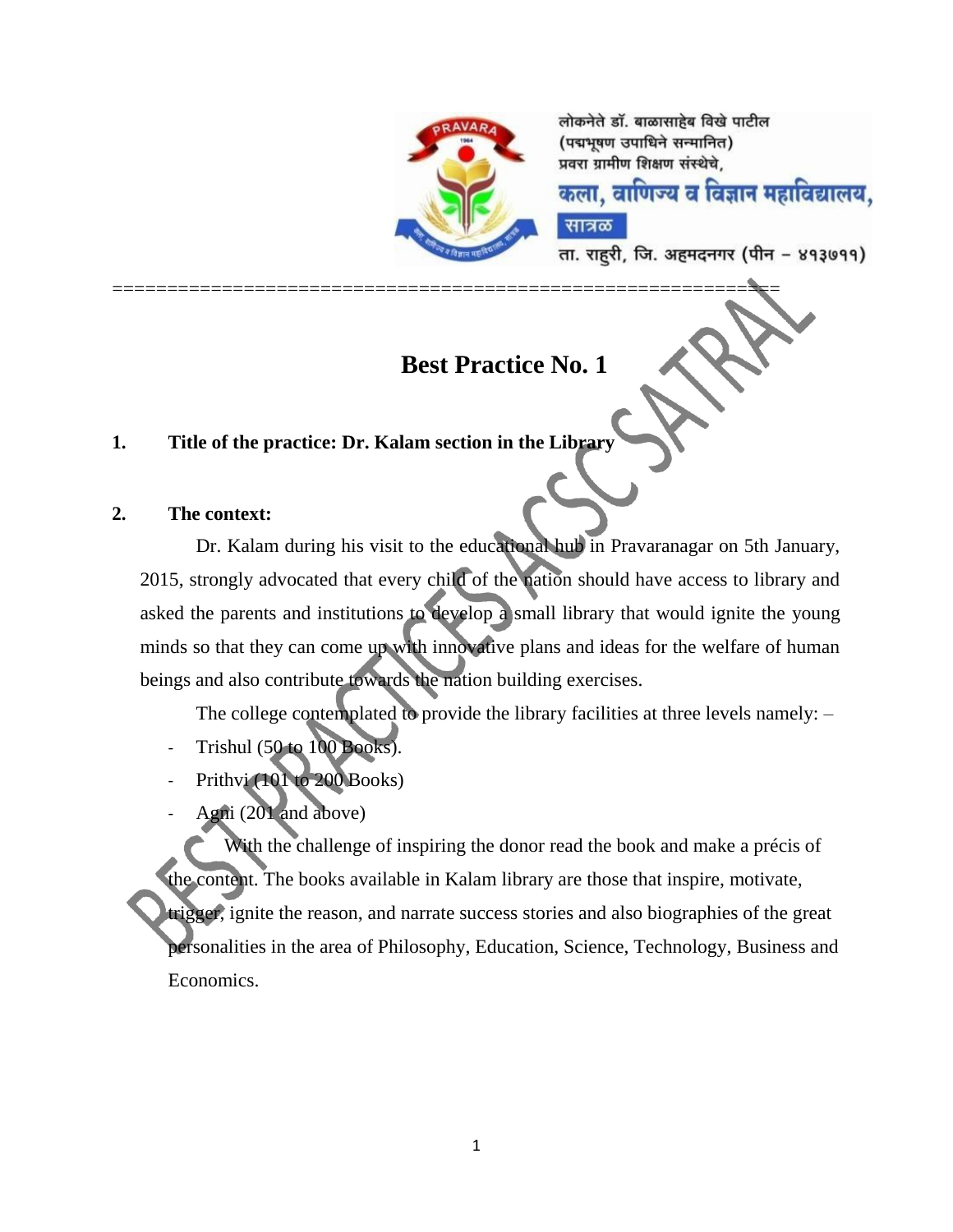#### **3. Objectives of the practice:**

The College has established Dr. Kalam section in the Library in 2016-17 in his memory and also as a responsibility to respond to his appeal with the mission of providing opportunities to create a nation of lifelong learners and with the following objectives stated by him.

- $\triangleright$  To ensure that every child has access to knowledge in the form of books.
- $\triangleright$  To involve the whole community to work towards education for children.
- > To create awareness about social causes amongst children who become brand ambassadors of promoting the message within their communities.
- $\triangleright$  To bring a better change for the future generations by empowering the present generation.

#### **4. The Practice:**

Initially, this Kalam section in the library was established at Trishul level and has reached Prithvi level and subsequently achieved Agni level. All the books are donated by the staff and students. The donor is asked to review the book and write a summary of the contents of the book and paste on the first page of the book to enable the other readers to have the gist of the book. In the present context, we observe that the students do not have the reading habits, thinking and analyzing ability, and finding solution to the problem. The students are spoon fed and the knowledge given to them is examination oriented.

As a result most of the students are not referring or reading the enriching books available in the library. Through the Kalam section in the library, the college is striving to ensure that every student goes to the library and develop reading and thinking habit.

The college is based in rural area and the students are come from educationally back families who have taken education in Marathi which is their mother tongue hence they find it difficult to grasp the contents of the books in English version.

Besides, the students from Arts and Commerce streams are apathetic towards scientific books. With the establishment of Kalam section in the library, students are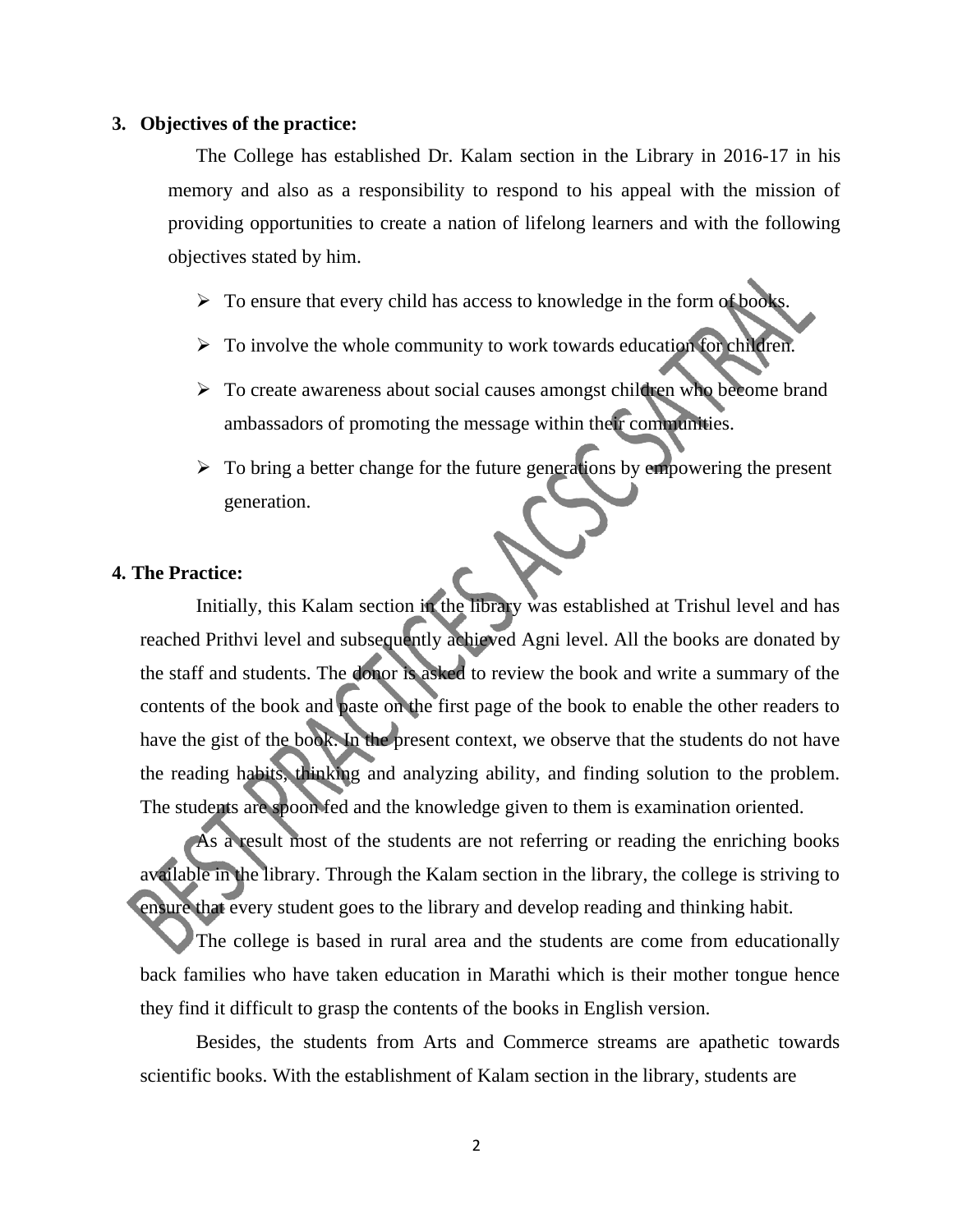motivated towards reading and thinking ability. Every year, the idea is to depute 20 students who read the books in library and share their knowledge in other institutions of primary and secondary levels.

### **5. Obstacles faced if any and strategies adopted to overcome them**

- $\triangleright$  The college is based in rural area and the students are come from educationally back families who have taken education in Marathi which is their mother tongue hence they find it difficult to grasp the contents of the books in English version.
- $\triangleright$  Our college is located in rural area and students are from families of rural background.
- $\triangleright$  The students are busy in the regular college work and do not get enough time to read the books in the library.
- $\triangleright$  They have a sort of inferiority complex as they had their school education in Marathi medium.
- $\triangleright$  Most of the students are lacking in the reading habits and they are totally examination oriented. Since the college is away from the village, girl students go home immediately after their lectures are over for security and safety reasons and hence they are unable to sit in the library for extra hours till evening.
- $\triangleright$  Financial constraints due to lack of funds is the major problem faced in implementing this practice. The college being in a rural area, donations from the take holders are not received and the common people are not getting convinced for donating cash or books for the library.

# **6. Impact of the practice (100 – 120 words)**

- Students are motivated towards reading and thinking ability.
- Arts and Commerce streams students got attracted to scientific books.
- Deputed students spread the knowledge achieved through this section among primary and secondary school students.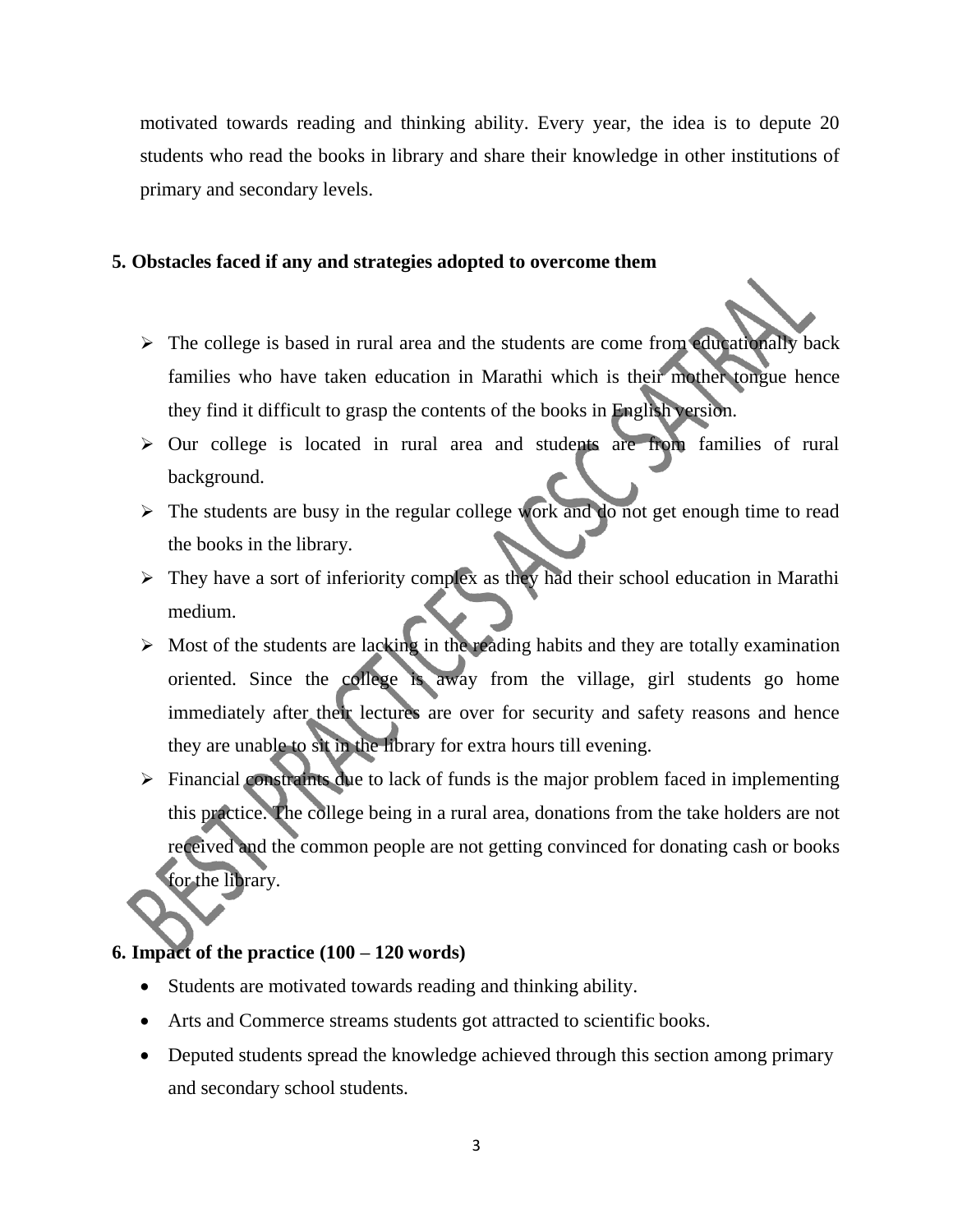- The activity developed scientific temperament
- Students became aware about space science and missile technology

## **7. Resources required**

- A separate and spacious section is required with reading facility
- More financial assistance required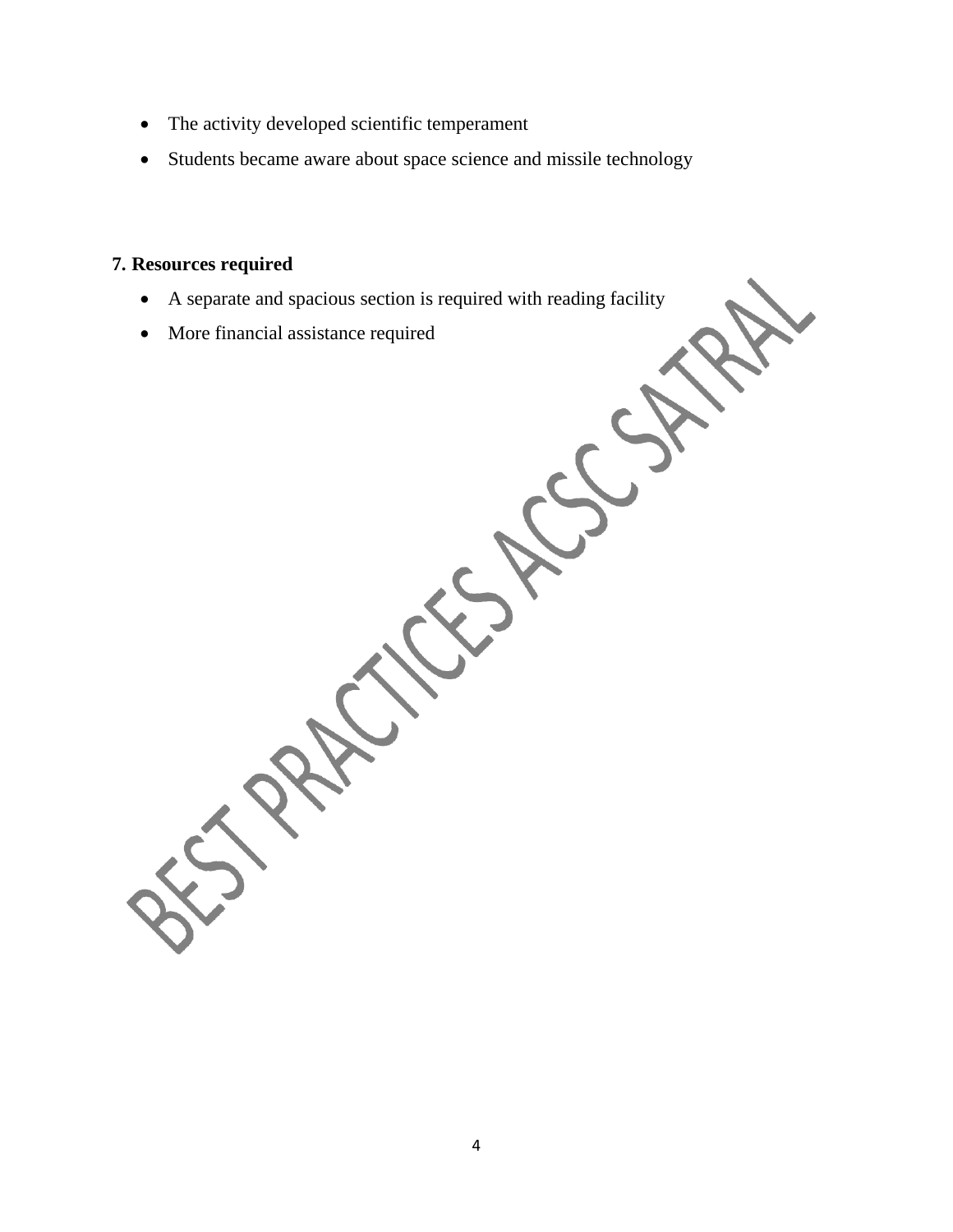# **Best Practice No. 2**

#### *1.* **Title of the Practice:** *Sustaining an Eco-Friendly Campus*

#### **2. Objectives of the Practice**

- $\triangleright$  Sustaining a learning environment that adds up to an upgraded society
- $\triangleright$  Conservation of biological diversity and the protection of eco-friendly campus
- $\triangleright$  Well planned and sustaining existing systems such as Water Harvesting Unit, Solar system, Vermi-composting, Nursery Unit, Botanical Garden, Green Army Activity etc.
- $\triangleright$  Preservation of natural habitats of existing species in the campus
- $\triangleright$  Best use of local community practices

#### **3. The Context**

The college is situated on the bank of Pravara River, The college has naturally green surroundings. The college has locational advantage of being close to Pravara Right Bank Canal Distributary crosses through college campus. East side of the college campus flowing 'nullha'. Entire surrounding of the campus is fully irrigated and agriculturalized. Therefore, the college has lot of greenery and biodiversity naturally. In addition to this the college has planted medicinal and endangered plants on the campus. It is beautified with flora and fauna. The campus is home to a number of Peacocks, several varieties of snakes, several varieties of birds (parrots, herons, wood pigeons among them), hordes of wild bees, and wild leopards. The  $\arctan$  in the way of creating spaces for academic, residential and recreational areas that blended in with the landscape while being also accessible and eco-friendly. A campus for ring 12.5 acres with a lot of dense trees called for an effective yet unobtrusive security plan.  $C$  ceen and pollution-free campus attracts local community for Morning and Evening Walks.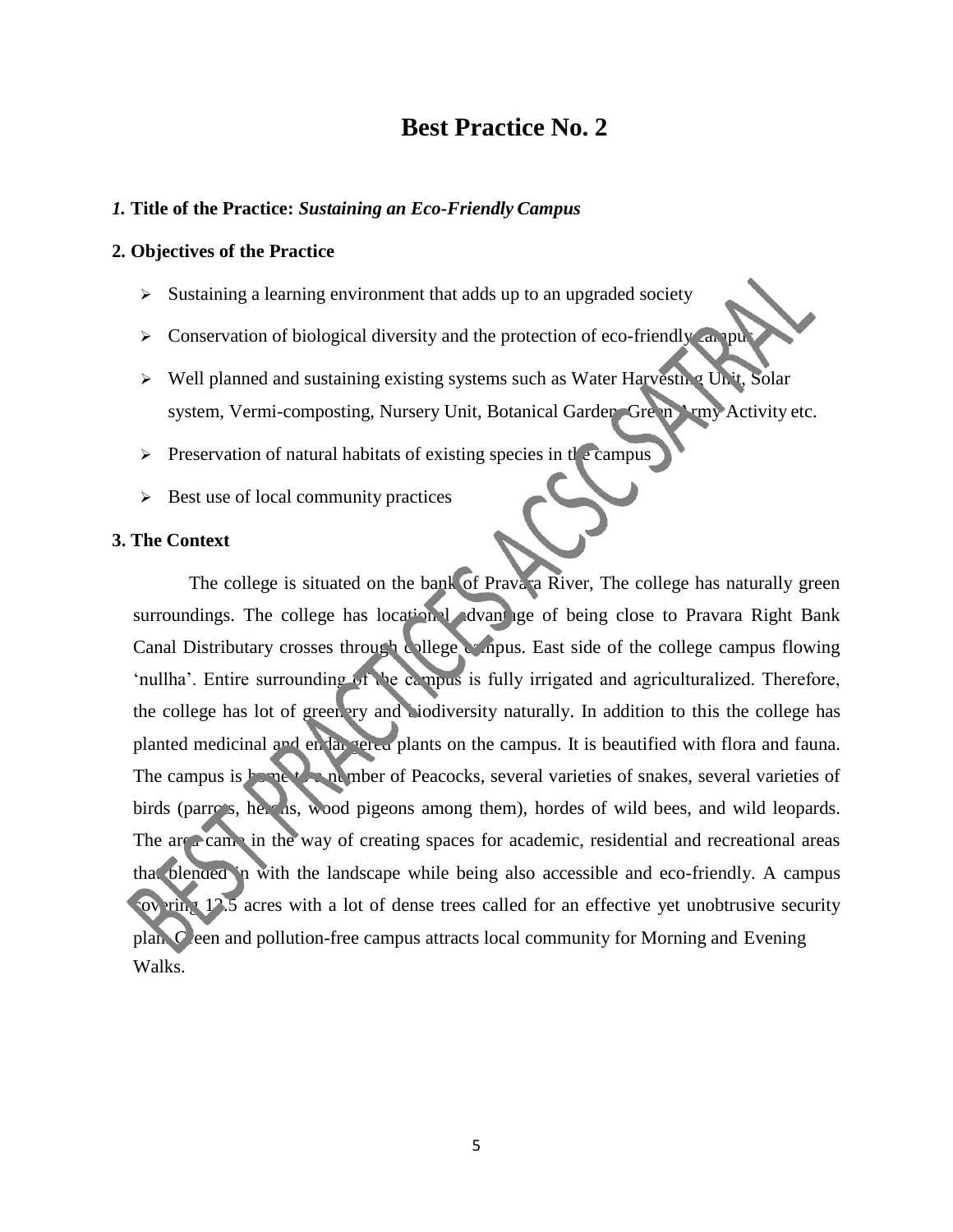#### **4. The Practice:**

The Master Plan of the college has been designed to ensure and sustain a harmonious blend of human and environmental well-being. The College has undertaken various initiatives to setting up an Eco-Friendly campus:

- **Conservation of biodiversity:** In its endeavour for conservation of healthy ecosystems, the college has embarked on a plantation drive spread over 4 acres of its campus. The variegated cropping of Jowar, Amla, Mulberry, Jamun, Ritha, Bihada, Arjuna, Mango etc maintains vegetation and proper oxidation in the campus. The Green Army activity in the college promote and distributes such plants to the students to plant them at their farms.
- **Grid connected roof top solar photo voltaic power projects:** The college has installed Grid Tide PV Solar system on the top of the main building capacity of 14 Kilowatts. An MOU has also been signed with Maharashtra State Electricity Board (MSEB) to set up a solar system to fulfill energy needs in the campus. LED lamps and tubes have been installed everywhere in the campus to less consumption of electricity.
- **Water conservation and supply management:** Rain water harvesting unit is working and harvested rain water is used to recharge well and Tube-well. The college has invested enormous resources to ensure sustainable water management and use. The nearby nullha is cleaned and maintained by NSS volunteers. The sources of irrigation for the maintaining of the campus by well, Tube-well and distributary of Canal. Sprinkler irrigation system is used for maintaining lawns.

# **5. Evidence of Success:**

Success in the creation of an Eco-Friendly college Campus is seen in the following:

- $\triangleright$  To maintain the pollution free campus 95 percent students use bicycles.
	- $\triangleright$  Local community utilize the college campus for Morning and Evening Walks
	- $\triangleright$  Students make best use of Green Campus for their studies and to have their lunch.
	- $\triangleright$  Electricity Bill have been reduced at 50 percent comparing to earlier bills.
	- $\triangleright$  The campus has been tackled for the plantations mentioned above, and great care if taken for their systematic maintenance and robust growth.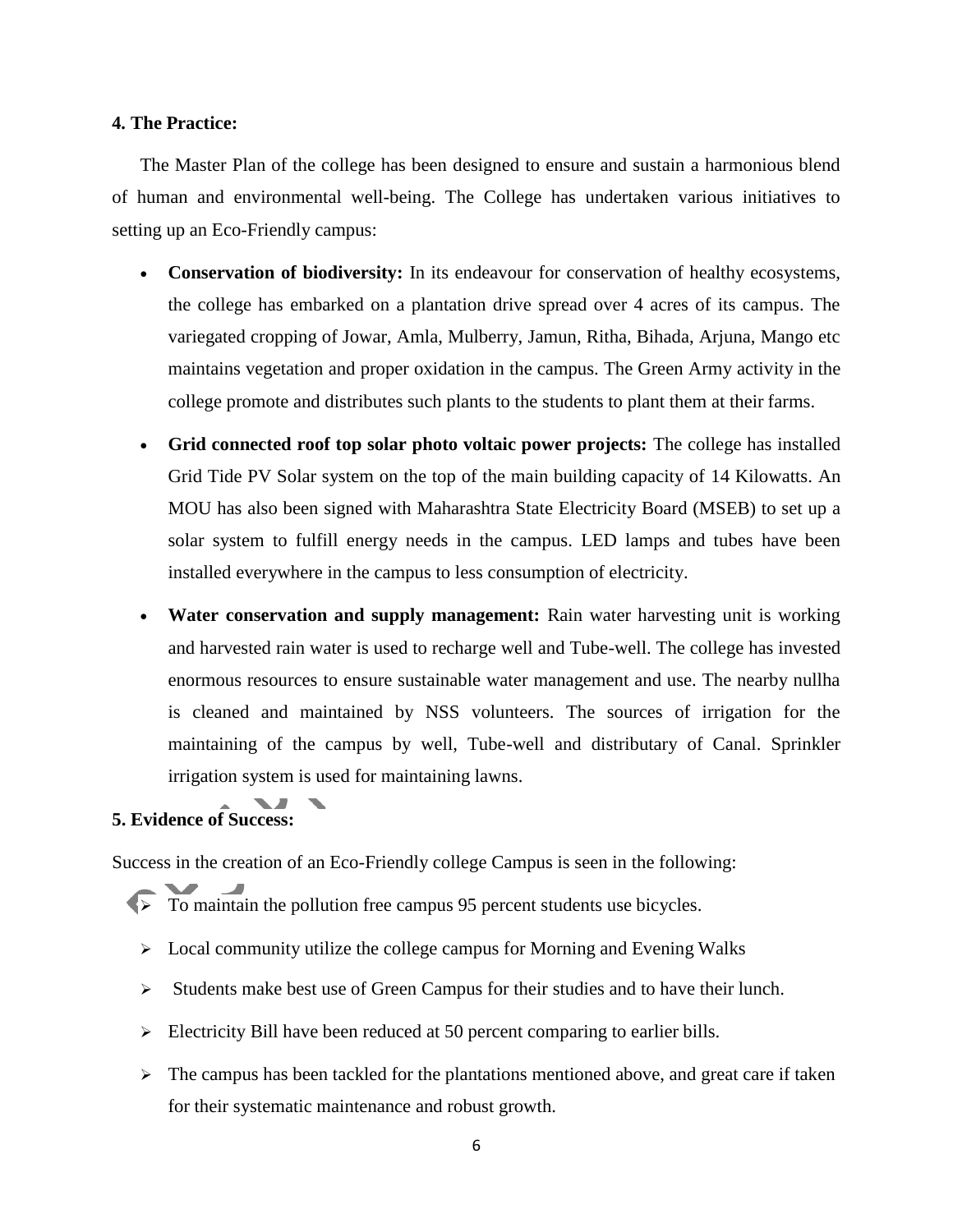- $\triangleright$  Vermi-Compost is used to maintain the plants and lawns in the campus.
- $\triangleright$  The college never faces scarcity of water, even in the extreme drought conditions.

### **6. Problems Encountered:**

- $\triangleright$  Actions devoted to conservation for a green campus are expensive.
- $\triangleright$  Building of check dam requires permission from Local Body, also needed expert advice and financial assistance
- Atmosphere of terror 24x7 due to wild leopard's wandering around the east side of the campus
- $\triangleright$  Systematic planting of trees, bushes and vertiver grass to tabilize slopes and embankments were expensive
- In college campus sandalwood trees are cut and the ft, as a result density of trees reduced
- $\triangleright$  Due to over-irrigation and saline so 1, many t ees are harmed by cankerworms or termite

### **7. Resources Required:**

- $\triangleright$  More financial assistative is required from various sources
- $\triangleright$  Wall or net fencing is required
- $\triangleright$  Need of in reasing number of security personnel
- Requirement more close circuit cameras (CCTV)

Making awareness among nearby farmers about over-irrigation and saline soil